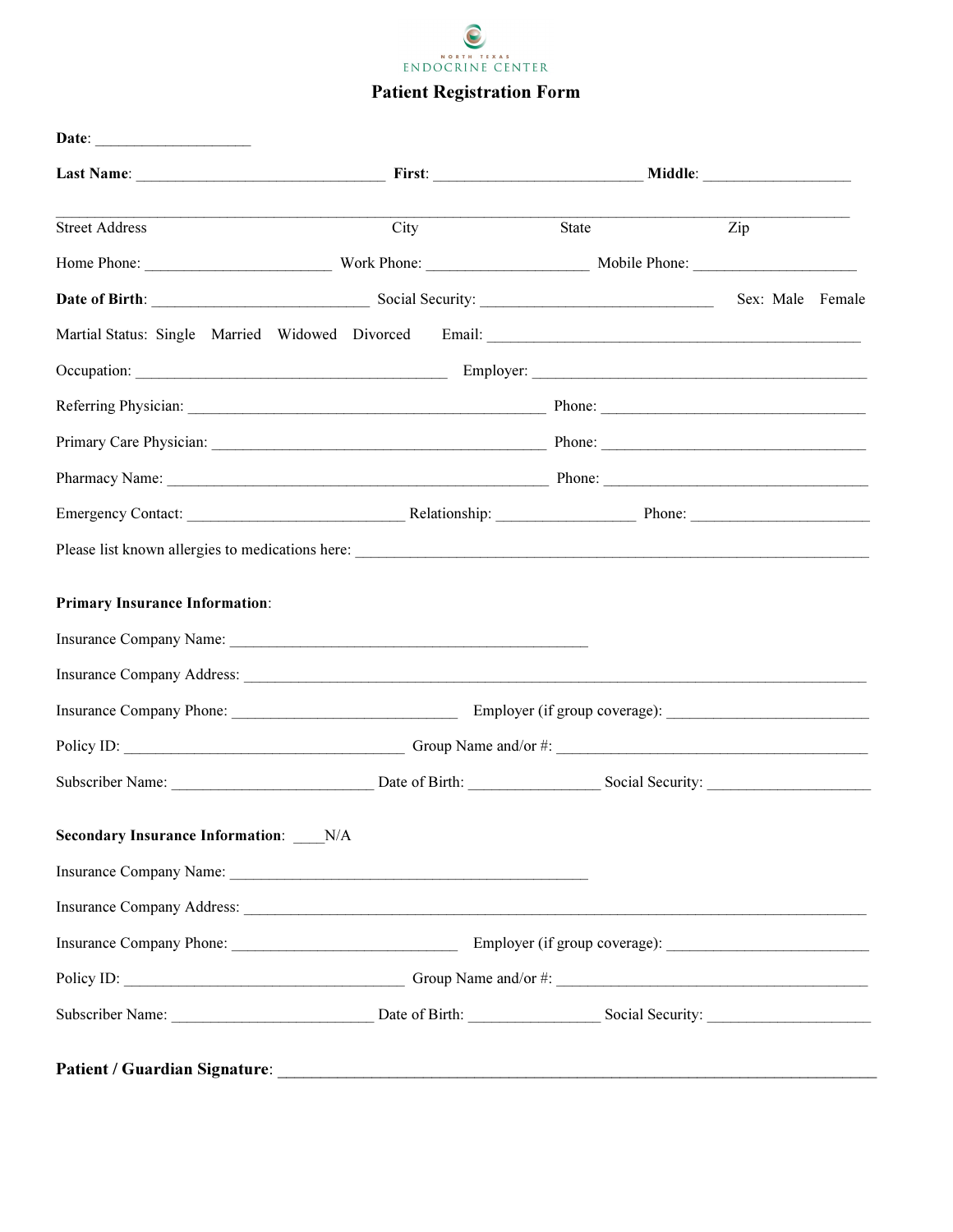

North Texas Endocrine Center 9301 North Central Expressway, Tower II, Suite 570 Dallas, TX 75231 Phone 214-369-5992 Fax 214-369-2414

# Welcome to North Texas Endocrine Center

Please find enclosed information regarding our office policies and procedures. This includes information about your responsibilities as a patient as well as your privacy rights. If you have any questions regarding any of this information, please do not hesitate to ask.

Also enclosed, you will find a general medical history, review of systems form, and a medication list. Please complete this information to the best of your ability and bring it with you to your appointment. Please contact your referring physician and ask that they forward any additional medical information such as clinic notes, laboratory reports, ultrasound reports, and any other information pertaining to your condition. This information can be mailed to us at the address above and faxed to us at 214-369-2414. Not having this information for your appointment may result in your appointment being rescheduled.

If you are being seen for diabetes: please bring your recent blood glucose readings and your blood glucose monitor with you to your appointment.

If you are unable to keep your scheduled appointment, please contact our office at 214-369-5992 within 48 hours to cancel or reschedule your appointment. We look forward to stabling a relationship with you and providing quality healthcare for your endocrine problems.

Sincerely,

North Texas Endocrine Center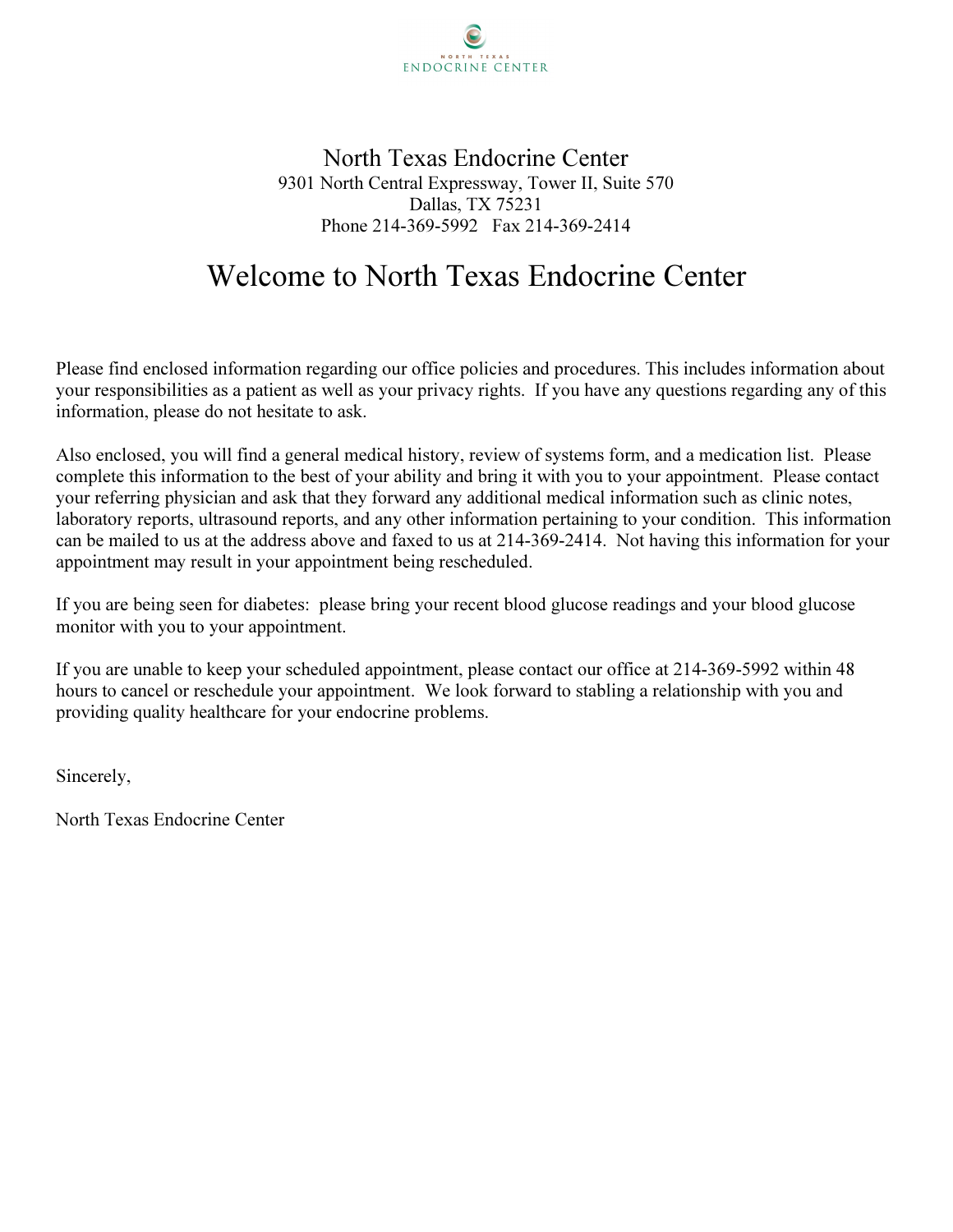#### North Texas Endocrine Center Medical History

Patient Name:\_\_\_\_\_\_\_\_\_\_\_\_\_\_\_\_\_\_\_\_\_\_\_\_\_\_\_\_\_\_\_\_\_ Date of Birth:\_\_\_\_\_\_\_\_\_\_\_\_\_\_\_\_

## FAMILY MEDICAL HISTORY

Anyone in your immediate family has ever had any of the following, please mark correct box.

|                                  |               | Grand  | <b>Brother</b>                  |                                                    |            |                |
|----------------------------------|---------------|--------|---------------------------------|----------------------------------------------------|------------|----------------|
|                                  | Mother Father | Parent | Sister                          | <b>SMOKING HISTORY</b>                             | <b>Yes</b> | No.            |
| <b>Heart Attack</b>              |               |        |                                 | 1. Have you ever smoked?                           |            |                |
| Cancer                           |               |        |                                 | 2. Do you presently smoke?                         |            |                |
| Hypertension                     |               |        | 3. Have you ever tried to quit? |                                                    |            |                |
| <b>Stroke</b>                    |               |        |                                 | <b>EXERCISE HISTORY</b>                            | Yes        | N <sub>0</sub> |
| <b>Diabetes</b>                  |               |        |                                 | 1. Do you exercise at all?                         |            |                |
| <b>Thyroid Disease</b>           |               |        |                                 | 2. How often?                                      |            |                |
|                                  |               |        |                                 | 3. What type of exercise?                          |            |                |
| Osteoporosis                     |               |        |                                 |                                                    |            |                |
| <b>Elevated Cholesterol</b>      |               |        |                                 | <b>NUTRITION HISTORY</b>                           | Yes        | N <sub>0</sub> |
| Kidney Stones                    |               |        |                                 | 1. Have your cholesterol or trygleride             |            |                |
|                                  |               | Yes    | No                              | levels ever been elevated?                         |            |                |
| Are you married?                 |               |        |                                 | 2. What were your last known levels?               |            |                |
|                                  |               |        |                                 | 3. Are you on a special diet?                      |            |                |
| Do you have children?            |               |        |                                 |                                                    |            |                |
|                                  |               |        |                                 | 4. Have you gained weight in the past<br>year?     |            |                |
|                                  |               | Yes    | N <sub>0</sub>                  |                                                    |            |                |
| Is your mother still alive?      |               |        |                                 | 5. If yes, how much?                               |            |                |
|                                  |               |        |                                 | 6. Have you gained weight in the past?<br>5 years? |            |                |
|                                  |               |        |                                 |                                                    |            |                |
| Is your father still alive?      |               |        |                                 | 7. If yes, how much?                               |            |                |
|                                  |               |        |                                 | 8. Have you ever tried to lose weight?             |            |                |
| Cause of death:                  |               |        |                                 | 9. Weight at age 21?                               |            |                |
| PERSONAL MEDICAL HISTORY         |               |        |                                 | 10. What is your approximate intake of:            |            |                |
|                                  |               | Yes    | N <sub>0</sub>                  | ***Bottles of beer?                                |            |                |
| Have you ever had any chronic or |               |        |                                 |                                                    |            |                |
| serious illnesses?               |               |        |                                 | ***Ounces of Liquor?                               |            |                |
| If yes, please explain:          |               |        |                                 | <b>MEDICATIONS</b>                                 | Yes        | N <sub>o</sub> |
|                                  |               |        |                                 | 1. Do you take any medication?                     |            |                |
|                                  |               |        |                                 | If yes, please list on medication page.            |            |                |
|                                  |               |        |                                 | 2. Are you allergic to any medication?             |            |                |
|                                  |               |        |                                 | If yes, please list on medication page.            |            |                |
|                                  |               |        |                                 |                                                    |            |                |
| Have you had any operations?     |               |        |                                 |                                                    |            |                |
|                                  |               |        |                                 |                                                    |            |                |
|                                  |               |        |                                 |                                                    |            |                |

 $\mathcal{L}_\mathcal{L} = \{ \mathcal{L}_\mathcal{L} = \{ \mathcal{L}_\mathcal{L} = \{ \mathcal{L}_\mathcal{L} = \{ \mathcal{L}_\mathcal{L} = \{ \mathcal{L}_\mathcal{L} = \{ \mathcal{L}_\mathcal{L} = \{ \mathcal{L}_\mathcal{L} = \{ \mathcal{L}_\mathcal{L} = \{ \mathcal{L}_\mathcal{L} = \{ \mathcal{L}_\mathcal{L} = \{ \mathcal{L}_\mathcal{L} = \{ \mathcal{L}_\mathcal{L} = \{ \mathcal{L}_\mathcal{L} = \{ \mathcal{L}_\mathcal{$  $\mathcal{L}_\mathcal{L} = \{ \mathcal{L}_\mathcal{L} = \{ \mathcal{L}_\mathcal{L} = \{ \mathcal{L}_\mathcal{L} = \{ \mathcal{L}_\mathcal{L} = \{ \mathcal{L}_\mathcal{L} = \{ \mathcal{L}_\mathcal{L} = \{ \mathcal{L}_\mathcal{L} = \{ \mathcal{L}_\mathcal{L} = \{ \mathcal{L}_\mathcal{L} = \{ \mathcal{L}_\mathcal{L} = \{ \mathcal{L}_\mathcal{L} = \{ \mathcal{L}_\mathcal{L} = \{ \mathcal{L}_\mathcal{L} = \{ \mathcal{L}_\mathcal{$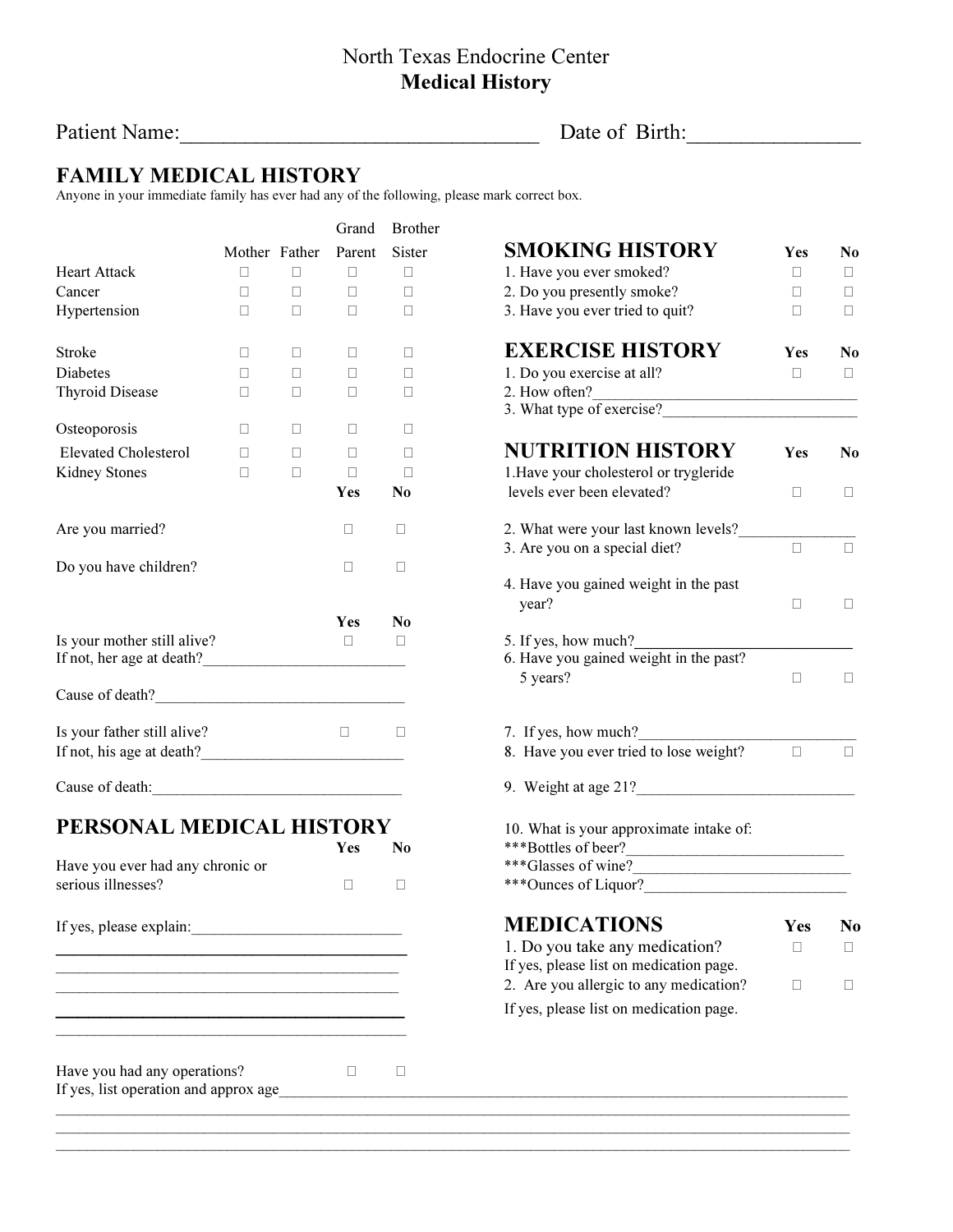

#### PATIENT MEDICATION LIST

Patient Name:\_\_\_\_\_\_\_\_\_\_\_\_\_\_\_\_\_\_\_\_\_\_\_\_\_\_\_\_\_\_\_ Date:\_\_\_\_\_\_\_\_\_\_\_\_\_\_\_\_\_\_\_\_\_\_

Please list known allergies to medications here: \_\_\_\_\_\_\_\_\_\_\_\_\_\_\_\_\_\_\_\_\_\_\_\_\_\_\_\_\_\_\_\_

What prescriptions are you currently taking?

| <b>MEDICATION NAME</b> | <b>DOSAGE/STRENGTH</b> | <b>HOW OFTEN TAKEN?</b> |
|------------------------|------------------------|-------------------------|
|                        |                        |                         |
|                        |                        |                         |
|                        |                        |                         |
|                        |                        |                         |
|                        |                        |                         |
|                        |                        |                         |
|                        |                        |                         |
|                        |                        |                         |
|                        |                        |                         |
|                        |                        |                         |
|                        |                        |                         |
|                        |                        |                         |
|                        |                        |                         |
|                        |                        |                         |
|                        |                        |                         |
|                        |                        |                         |
|                        |                        |                         |
|                        |                        |                         |
|                        |                        |                         |
|                        |                        |                         |
|                        |                        |                         |
|                        |                        |                         |

What OTC (over the counter) medications are you currently taking?

| <b>MEDICATION NAME</b> | DOSAGE/STRENGTH | <b>HOW OFTEN TAKEN?</b> |
|------------------------|-----------------|-------------------------|
|                        |                 |                         |
|                        |                 |                         |
|                        |                 |                         |
|                        |                 |                         |
|                        |                 |                         |